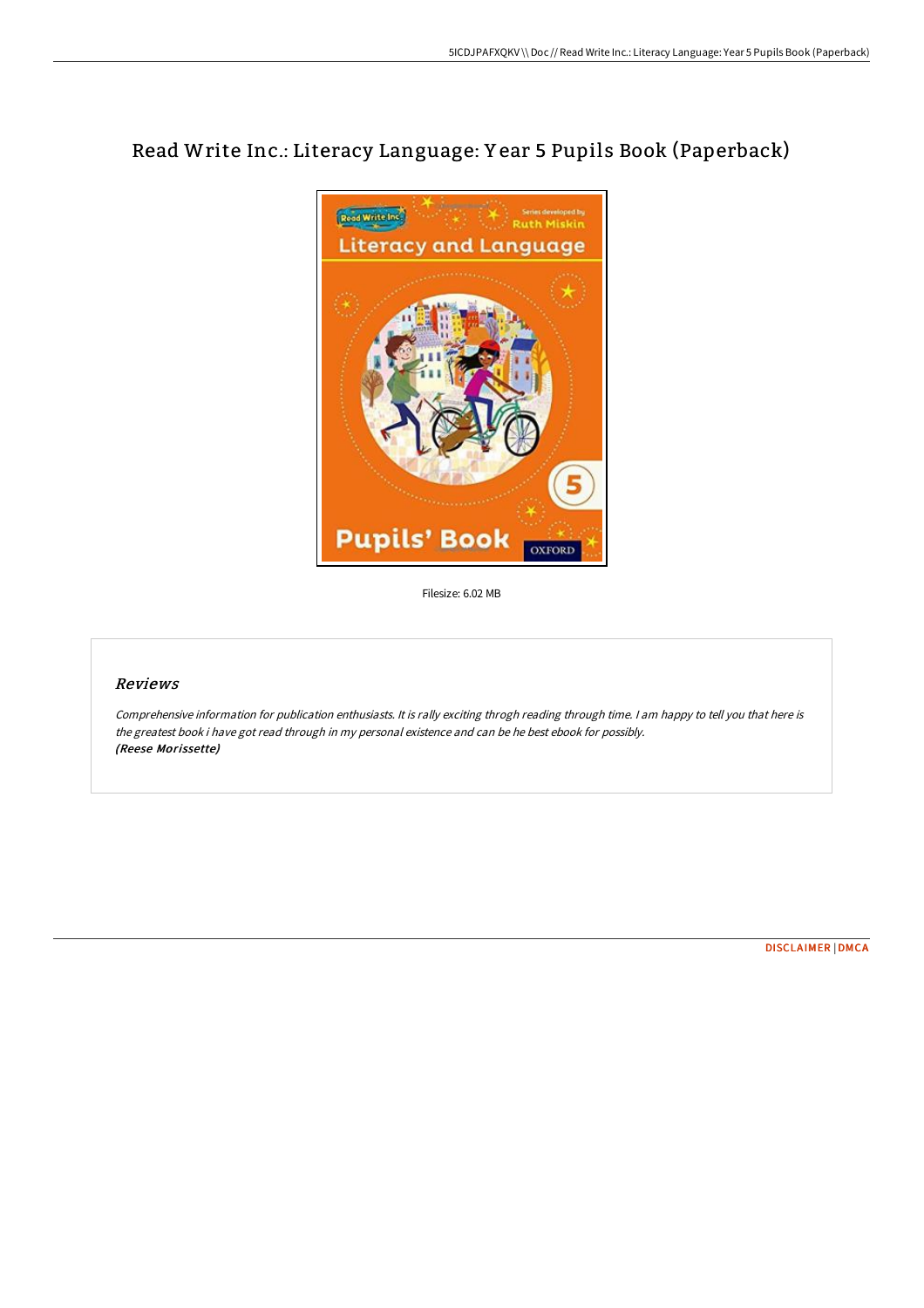# READ WRITE INC.: LITERACY LANGUAGE: YEAR 5 PUPILS BOOK (PAPERBACK)



Oxford University Press, United Kingdom, 2013. Paperback. Condition: New. Language: N/A. Brand New Book. Read Write Inc. Literacy and Language, publishing in May 2013, is a new programme\* that will cover your literacy and language teaching from years 2-6/P3-7. The programme inspires a love of literature through the study of complete texts, with a core structure of grammar skills taught in context and through writing, to ensure children become confident writers with real skills at their command. Each unit offers a multi-layered approach to developing comprehension, vocabulary, writing, critical thinking, spoken language and explicit guidance for teaching grammar skills. The resources for each year are a Teacher s Handbook, a CD-ROM, an Anthology, a Pupils Book and a Homework Book. Work centres around the texts in the Anthologies, which contain complete stories, poems, play scripts and non-fiction texts written by leading authors including: Michael Morpurgo, Jeremy Strong, Ted Hughes, Jamila Gavin, Geraldine McCaughrean, and Roger McGough Children are introduced to a text through a three layered approach: Story Version 1, 2 and 3. Each version of the story contains more information about the setting, characters and plot. This approach provides children with opportunities to develop an implicit knowledge and deep understanding of the structures of language and of the stories in the Anthologies. A range of reading, writing, speaking and listening and drama activities develop understanding further. Children then see a new text being composed through modelled writing by the teacher, through the planning, oral rehearsing, drafting and editing stages. Supported by the teacher, the children then mirror the process the teacher has modelled, drafting and revising so that they write ambitiously and accurately as they compose their own extended piece of writing. So Literacy and Language ensures that, as the new National Curriculum advises, children learn, through being shown,...

 $\sqrt{p_{\rm D}}$ Read Read Write Inc.: Literacy Language: Year 5 Pupils Book [\(Paperback\)](http://digilib.live/read-write-inc-literacy-language-year-5-pupils-b.html) Online  $\textcolor{red}{\textcolor{blue}{\boldsymbol{\mathsf{D}}}}$ Download PDF Read Write Inc.: Literacy Language: Year 5 Pupils Book [\(Paperback\)](http://digilib.live/read-write-inc-literacy-language-year-5-pupils-b.html)